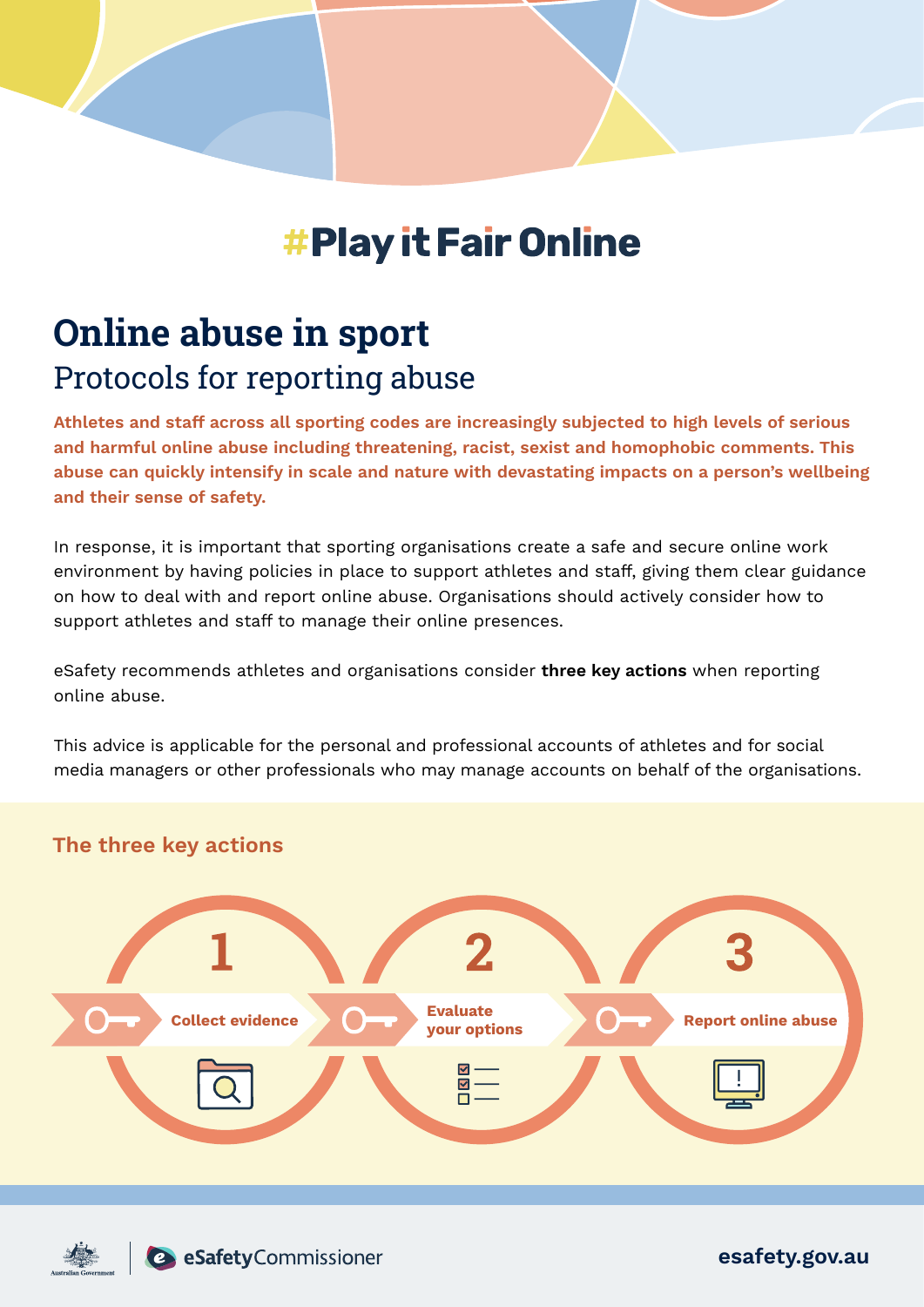## **1. Collect evidence**

Even though your immediate reaction might be to delete abusive online content, it is important to keep evidence in case you need to report it, particularly if it becomes part of an ongoing pattern of abuse.

The account holder (or delegated account holder) should ensure they save and appropriately document evidence of the online abuse.

#### **Key steps on collecting evidence**

- **1. Refer** to eSafety's advice on [collecting evidence](https://www.esafety.gov.au/report/adult-cyber-abuse/collecting-evidence).
- **2. Take screenshots** or photos of the content and save them securely.
- **3.** Save or record evidence of webpage addresses (URLs) or social media services where the abusive material has been shared.
- **4. Capture the account name** or 'handle' of the abuser/s and any apparent ties to other accounts.
- **5. Record the time and date** you collected the evidence.
- **6. Tell your employer or player's association** about the abuse and seek their assistance.

# **2. Evaluate your options**

It is important to evaluate all the options available. Once you have collected evidence, consider whether you want to block the abuser(s), request the removal of content or pursue other actions, including legal avenues.

We recommend bringing all relevant parties into this conversation, including the athlete involved, the club, organisation or any other parties acting on behalf of the athlete.

**If you feel you, other athletes or staff are in immediate physical danger, always report the abuse to the police.**

#### **Key steps to evaluate your options**

- **1. Review and implement strategies** from [eSafety's resources on adult cyber abuse](https://www.esafety.gov.au/key-issues/adult-cyber-abuse).
- **2. Discuss the nature of the onlinebuse with the appropriate person** within your workplace and/or players' association. You may have a dedicated social media manager, a safeguarding team, an anti-vilification team or a legal or communications team you can seek advice from.
- **3.** If you decide to report the abuse, see our guide below.
- **4.** If you decide not to report the abuse, we recommend reviewing [The eSafety Guide](https://www.esafety.gov.au/key-issues/esafety-guide), which has online safety information and advice on blocking accounts for many apps and online services.
- **5.** We also recommend saving the evidence in case you decide to pursue action later.

─